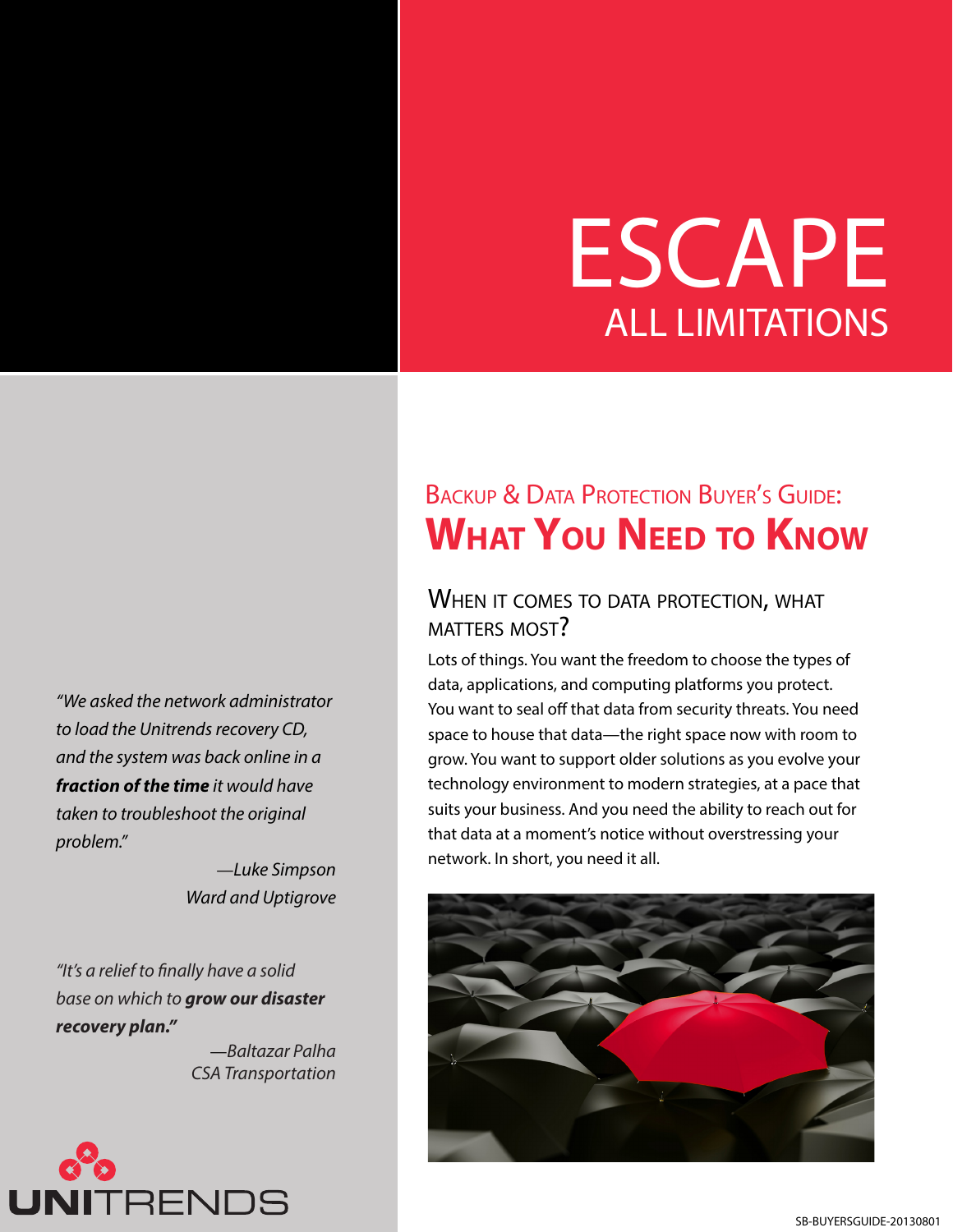#### *Look for:*

- *• Heterogeneity*
- *• Scalability*
- *• Full integration*
- *• Retention longevity*
- *• Rapid recovery*
- *• Flexible deployment*
- *• Web, single-pane-ofglass interface*

#### **Like the Weather**

Ah, the existential questions of life: "Will it rain?" "Is my data safe?" What's an information specialist to do when the only constant is change? With a slew of options all promising the best coverage money can buy, getting the right backup and recovery solution for your business can get downright confusing. The trick lies in understanding a convergence of evolving cirucmstances and technologies that affect the safety forecast for your information assets. The truth is, the biggest pitfall to selecting data protection is a lack of [knowledge. A](knowledge.True)nd, while a few brave souls barely plan for an unfortunate event, those who do, may lack the complete set of facts for making that decision.

So, what's worth knowing?

#### **Big Enough Umbrella**

Your business changes, and with it, your computing climate. As your operational needs shift, so do the systems that support those operations, the applications that serve your end users, and the way you store your data—with your vision of where you plan to take your computing environment in both the near- and longterm. Despite the fact that change will most certainly occur, many data protection vendors offer short-term savings through solutions you can buy cheap, but that get expensive over time as your technology changes.

So, while you might be saving money initially, you end up spending more to make that short-sighted backup and recovery approach work as your computing requirements vary. To avoid opting into a dead-end solution, it's important to understand the bigger picture, or the bigger umbrella, if you will.

#### **Software, Hardware, or Cloud?**

First and foremost, data protection is all about preparing for the unforeseen, so you can respond effectively. That considered, the best approach focuses not only on the method and efficiency of your backup plan, but also on recovery itself because, without the ability to restore your data quickly (RTO) and completely (RPO), there's no point in performing backups in the first place.

At a glance, three divergent technologies lie at your disposal when it comes to creating a data backup and recovery strategy. These include software-managed, hardware-managed, or cloud-managed backup. Cruise the internet, and you'll stumble on the virtues for each of these, as touted by their respective vendors. So it's a no-brainer right? Wrong.

*Before you buy, take a look not only at the benefits, but also the drawbacks for each of these approaches.*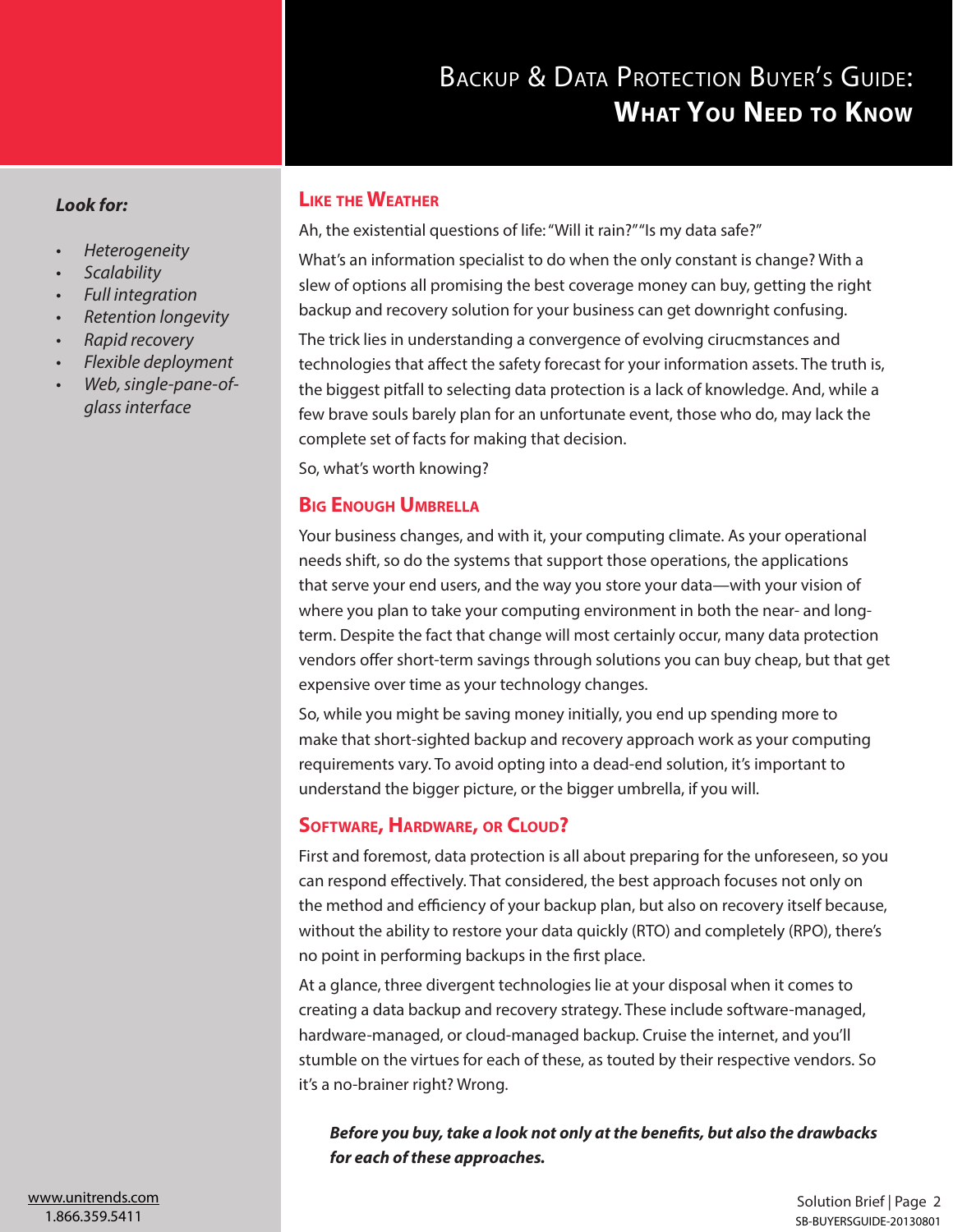#### *Shun hidden costs:*

- *• Maintenance*
- *• Increased staff*
- *• Per-client*
- *• Functionality*
- *• New release*
- *• Forklift upgrades*
- *• Multi-point solutions*
- *• Failed recovery*

*Software* alone as a backup strategy can look seductively cheap, with the promise that you can load it onto one of your existing servers and call it a sunny day. More likely, you'll need to invest in a dedicated server and operating system, a storage controller, and plenty of space for your backups. It may surprise you even more to find that you'll also need to upgrade your network to accommodate the added traffic current backup technologies generate. The fact is, software-only solutions create a whole new workload for your system administrators when it comes to integration and maintenance.

*Hardware-based* solutions provide solid advantages, but can pose problems of their own. For instance, if you back up to tape, NAS, or SAN, you'll find that, similar to a software-only solution, hardware-centered backup strategies can tie you to recurring expenses of their own. Depending on the price of the storage medium, adding space can get costly. And, while tape strategies can offer a cheap solution to this build-out approach, they are fairly unmanageable in terms of restoring data in the event of loss. Gartner Group and Storage Magazine cite failure from 50-77% for all tape backups when it comes to restoring data.

*Cloud-based*, or online, backup uses pooled resources to lower operational costs, making it an exceptional value from a storage perspective. It becomes less attractive, however, when it comes to recovery. Granted, while the cloud provides more reliability than tape-backup, its restore rates are still painfully slow. If you only had to plan for a one-in-one-million chance of disaster, a cloud-only solution might be fine, but what about typical disruptions, such as accidental data deletions or a stolen laptop? The painful truth is this: If you've got many terabytes of data and you lose even a fraction thereof, you'll be spending weeks or even months restoring that data from a cloud.



**Network-intensive backup**



**Hardware-intensive backup**



**Network-intensive restore**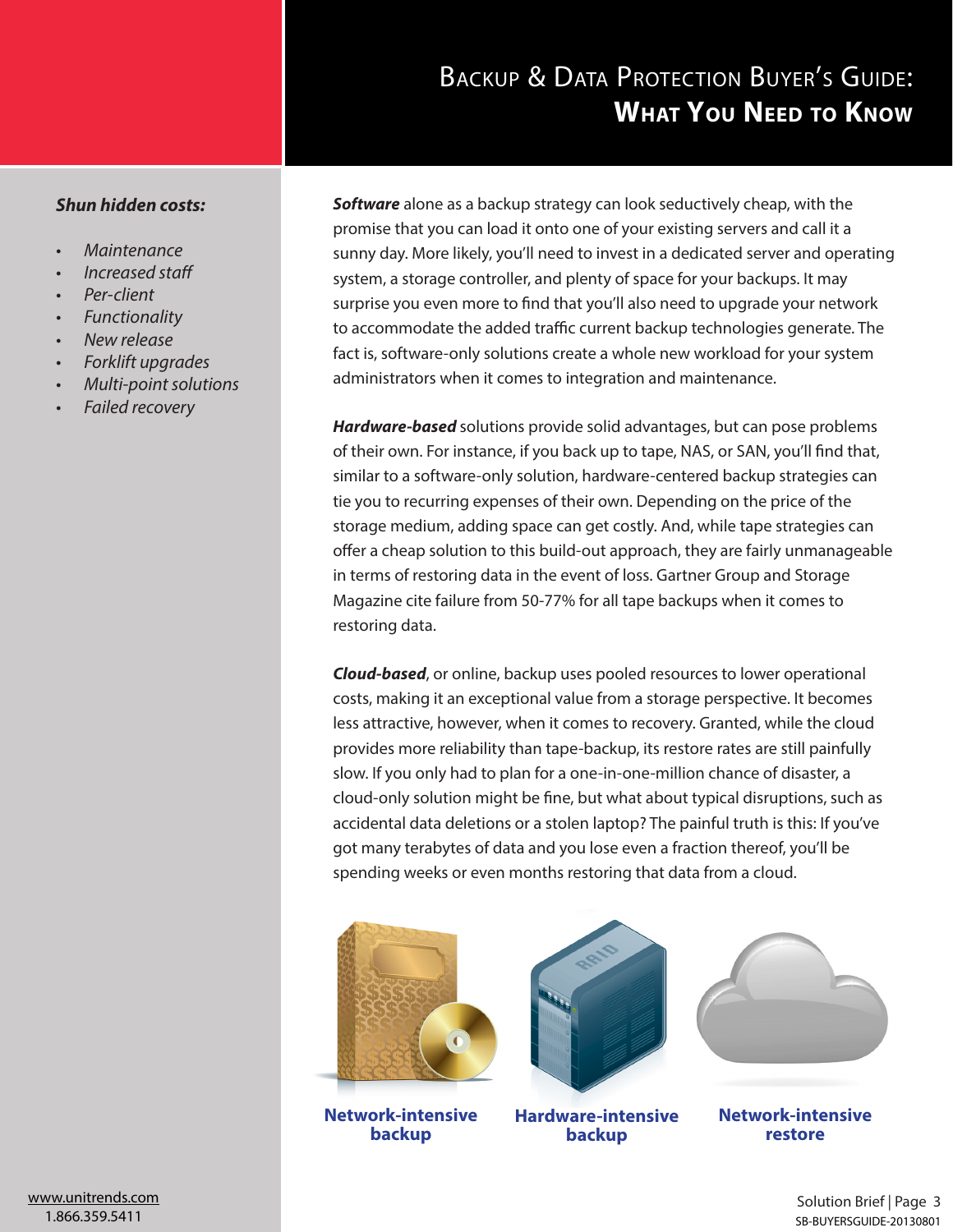#### *Demand full support:*

- *• SAN, NAS, DAS*
- *• Operating systems*
- *• OS versions*
- *• Applications*

#### **Backup Space and Bandwidth: Striking a Balance**

A common method of defense for information that's transmitted over a public network is to encrypt it. Encryption fortifies data against unauthorized access by encoding it, reducing patterns that would otherwise make it more vulnerable to hackers during transmission. While encryption provides a valuable means of safeguarding data, it works counter to deduplication and compression, both of which seek to trim the amount of data you back up. That trimming effort cuts back on cost by reducing bandwidth traffic. Ideally, you want to incorporate both these technologies into your data protection solution. Doing this the right way requires well integrated technology—something you won't find from just any data protection solution.

#### **The Replication Tradeoff**

By now, you've learned that intelligently protecting your data involves a deeper understanding of converging technologies and their tradeoffs. The biggest tradeoff lurks in how you manage replication—the logical synchronization of backup over a LAN or WAN—something most backup and recovery vendors won't share with you.

*Array-based* replication is what many storage area networks (SANs) support. With SANs, you purchase upgrades to enable one SAN to replicate to another. This array-based replication locks you into a single storage provider, so every time you need to add storage to accommodate your accumulating data, you pay that storage vendor for another SAN. In this case, the hidden cost is in the hardware you need to keep buying to keep pace with data growth.

*Host-based* replication uses software that resides on the computer you want to backup. This software copies data from that "source" computer to another computer, the "target". Host-based replication places an extreme load on the source computers, eating up bandwidth. Unless you want to make substantial upgrades to your network so your backups will work, your processing reality is sure to become a never-ending string of cloudy days.

#### **The Virtualization Tradeoff**

Vendors heralding agent-only virtualization backup using 15-minute snapshots tend to keep hush about the way host systems grind to a hair-raising halt from the load placed on them with just one or two virtual machines. The right way to support virtualization is to use agents while scaling your backup solution to handle different approaches as your virtual infrastructure grows. To do this, you should have choices such as Untrends provides, ranging from native VCM (VMware Control Block) solutions to interoperability with third-party backup solutions designed specifically for virtualization, the likes of Vizioncore, Veeam, esXpress.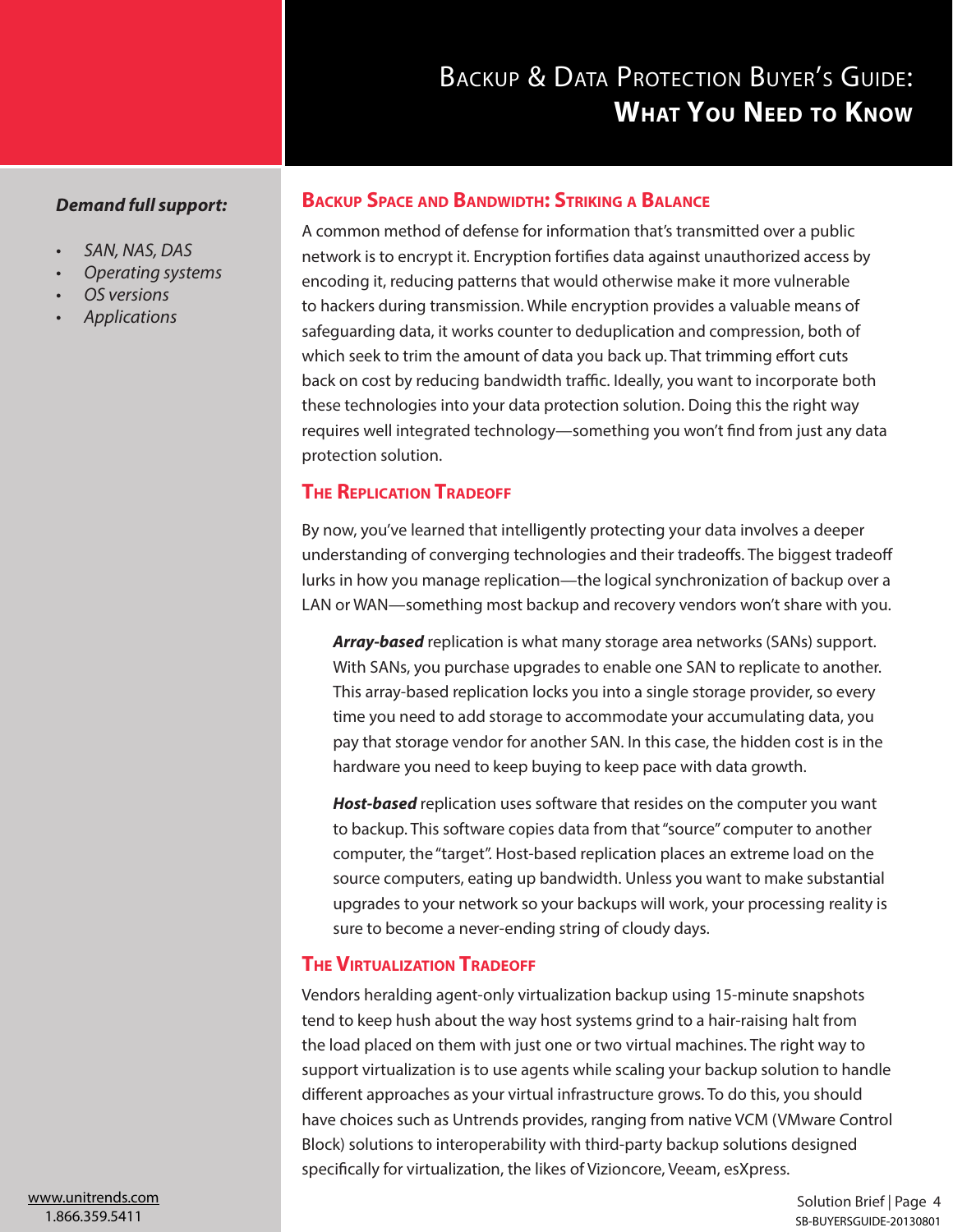*"We used a file level restore from our incremental forever backup and had them up and running in a few minutes."*

> —*Philip Moya San Antonio Kidney Disease Center*

*"The Unitrends solution has been an absolute life saver."*

—*Jackie Miller 360 Federal Credit Union*

#### **What Good is Backup without Recovery?**

The point of backups is, of course, preserving data so you can restore it under any circumstance. While you may never need to endure a major weather event, you will likely experience more typical data losses, where files are deleted or a system fails. When that moment arrives, you want to get your data back, fast.

The path to this sort of rapid recovery is to couple cloud-based computing with an on-premise backup appliance to preserve your information technology infrastructure and serve as a gateway point to a cloud-based disaster recovery service. That on-premise appliance will deliver not only local backup but also dedicated, in-flight deduplication, a valuable resource savings. Once you load the cloud with your initial set of data, this in-flight deduplication compresses and deduplicates it before sending it upstream to the cloud. In-flight deduplication occurs with no impact to the clients (i.e., servers, PCs, workstations, and notebooks) protected by the on-premise backup appliance. The overall result: more data can be protected than can physically move over the WAN in any given time. You can synchronize hundreds of gigabytes and more to the cloud each day with a relatively small amount of bandwidth, protecting your data in an optimal way.

| <b>STAY DRY</b>               | <b>WITH UNITRENDS</b>                                                                                                                                                              |
|-------------------------------|------------------------------------------------------------------------------------------------------------------------------------------------------------------------------------|
| <b>Affordable Scalability</b> | Subscribe to licensing that adapts to your business climate,<br>scaling up, down, or out, according to your unique data<br>protection needs.                                       |
| <b>Holistic Heterogeneity</b> | Protect all your platforms and applications-from older OS<br>versions to Netware BareMetal storage optimization-with<br>a single, integrated solution that delivers, seamlessly.   |
| <b>Fluid Flexibility</b>      | Deploy Unitrends Enterprise Backup software as a virtual<br>appliance, protect your virtual and physical environments,<br>and add cloud backup to maximize coverage.               |
| <b>Turnkey Replication</b>    | Leveraging OpenVPN, Unitrends' replication technology<br>creates a secure tunnel, resists network failures, and uses<br>advanced checkpoint controls to recover from network drop. |
| <b>Exceptional Support</b>    | Customer-obsessed Unitrends stands behind its products,<br>24x7. The way we see it, we're your partner in data<br>protection.                                                      |